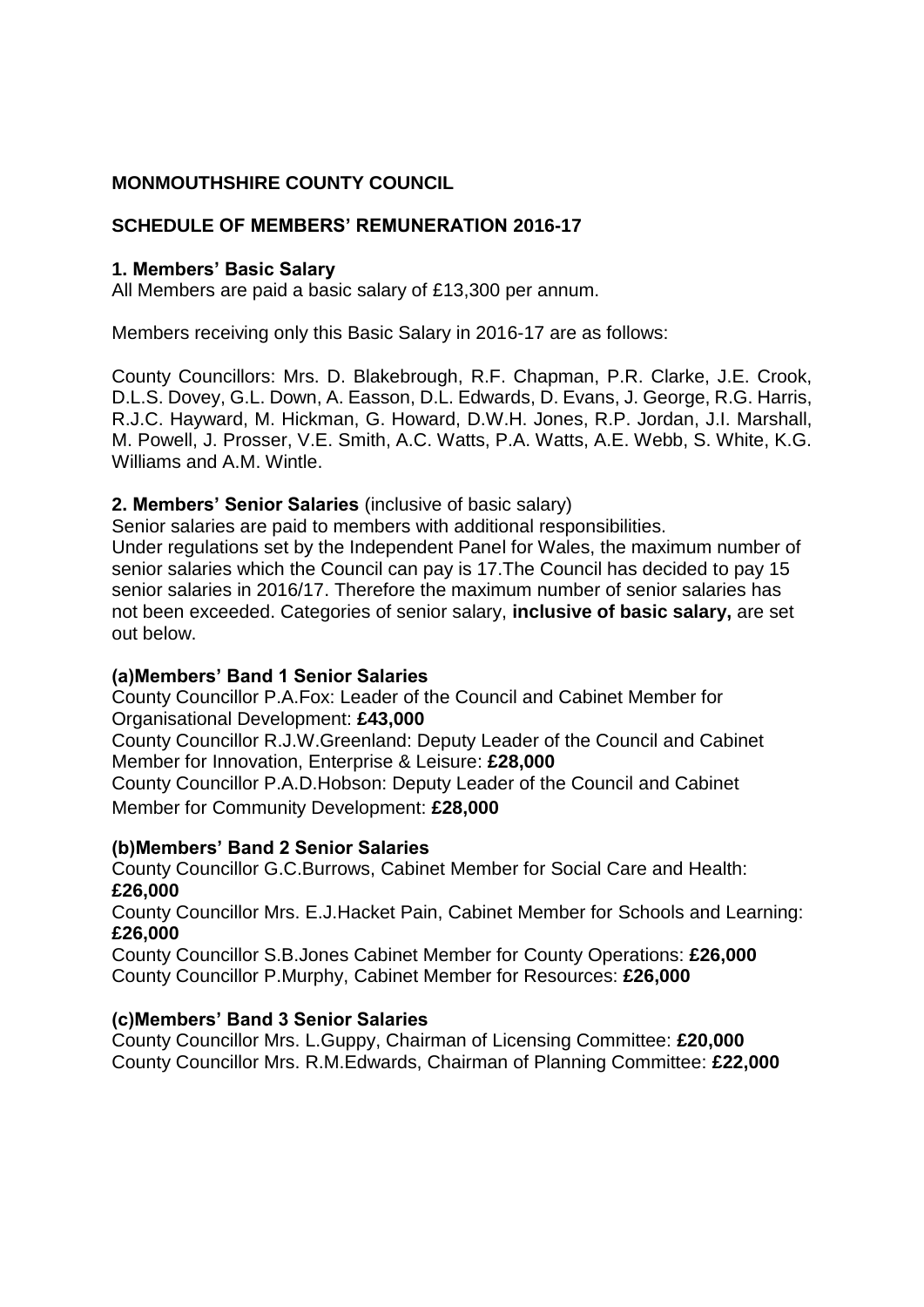County Councillor S.G.M.Howarth, Chairman of Strong Communities Select Committee: **£22,000**

County Councillor P. Farley, Chairman of Adults Select Committee: **£22,000** County Councillor P.Jones, Chairman of Children and Young Peoples' Select Committee: **£22,000**

County Councillor S. Jones, Chairman of Economy and Development Select Committee: **£22,000**

County Councillor F. Taylor, Chairman, Democratic Services Committee: **£20,000**

#### **(d) Members' Band 4 Senior Salaries**

County Councillor D. Batrouni, Leader of largest Opposition Group: **£22,000**

#### **(e) Members' Band 5 Senior Salaries**

Leader of other political groups –none paid

#### **3. Civic Salaries** (inclusive of basic salary)

County Councillor R.J Higginson, Chairman of the Council: **£19,000** County Councillor P. Jordan, Vice-Chairman of the Council: **£14,000**

#### **4. Co-opted Members' Allowances**

The following rates are set by the IRPW. Co-opted Chairman of a Committee - £256 per day (£128 half day) Co-opted Ordinary Member of a Committee- £198 per day (£99 half day)

Co-opted members with voting rights who are able to claim this allowance for 2016- 2017 are as follows:

Mrs P.Reeves, Chairman, Standards Committee

Mr. T.Auld, co-opted member Standards Committee

Mr. G.Powell, co-opted member Standards Committee

Mr. G.Preece, co-opted member Standards Committee

Mr. M. Sutton, co-opted member Standards Committee

Community Councillor Mrs I. Cameron, Town and Community Council

representative, Standards Committee

Mr. P.White, Chairman, Audit Committee

Mrs D. Hudson, co-opted member Adults Select Committee (Action 50+ Abergavenny)

Mr D. Hill, co-opted member Adults Select Committee (Action 50+ Monmouth) Revd. S. James, co-opted member Children and Young People Select Committee (Church in Wales)

Mr M. Fowler, co-opted member Children and Young People Select Committee (Parent Governor Representative)

Mr C. Robertshaw, co-opted member Children and Young People Select Committee (Parent Governor Representative)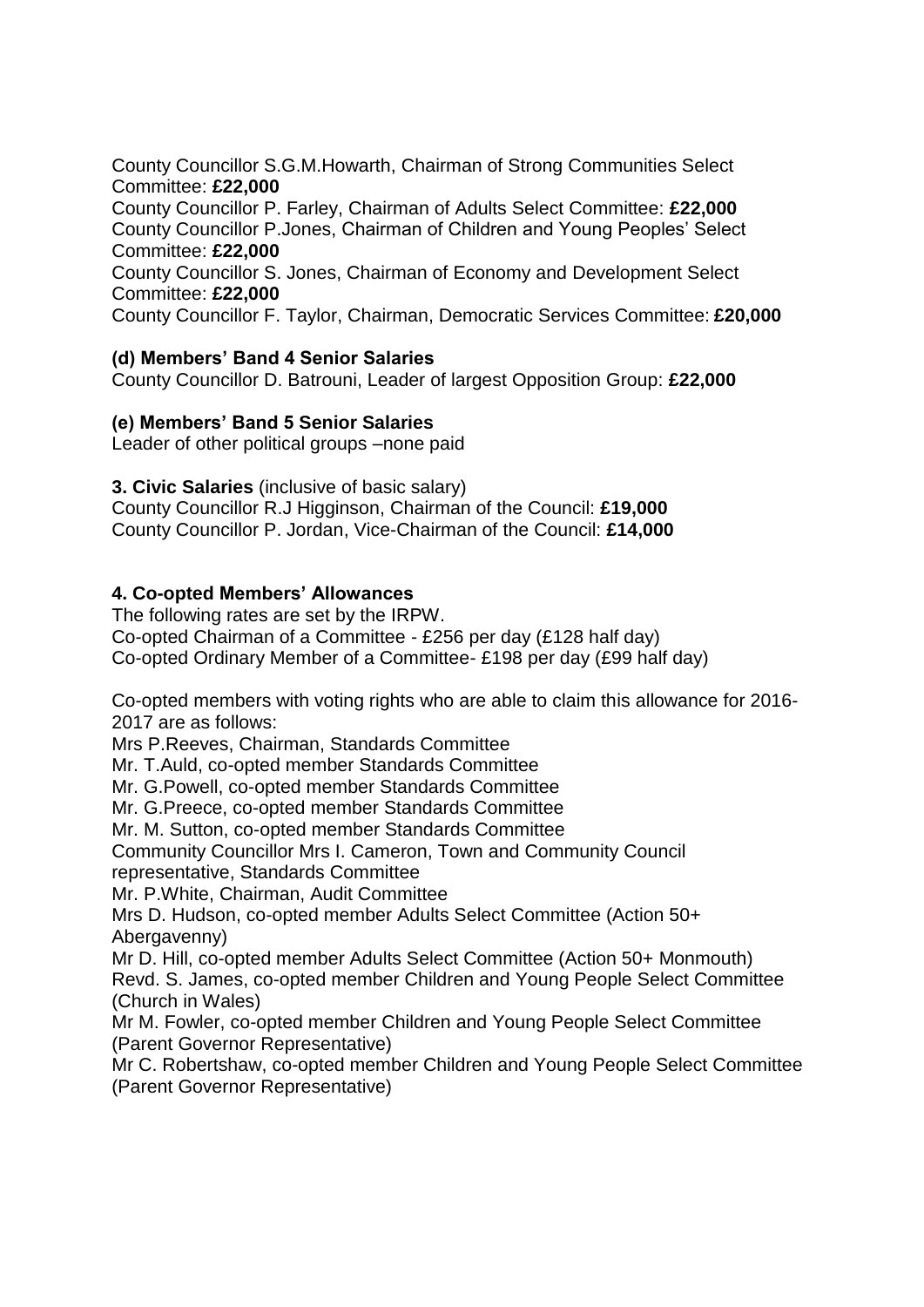#### **5. Care Allowances**

Care allowance for care of dependent children and adults is payable for actual and receipted costs up to a maximum of £403 per month.

#### **6. Travel and Subsistence Allowances**

Councillors and Co-optees are entitled to receive travel and subsistence allowances at rates set out below, where expenditure is necessarily incurred in the performance of official business.

#### **(a)Travel Allowances**

Private Motor vehicle: 45p per mile - Up to 10,000 miles. 25p per mile - Over 10,000 miles. 5p per passenger per mile - Passenger supplement. 24p per mile - Private Motor cycles. 20p per mile - Bicycles.

### **(b)Subsistence Allowances**

- £ 28 per day Day allowance.
- £200 London overnight.
- £ 95 Elsewhere overnight.
- £ 30 Overnight staying with friends/family.

Official business (formerly approved duties) for which travel and subsistence allowances are payable:

- (a) attendance at a meeting of the authority or of any committee of the authority or of any body to which the authority makes appointments or nominations or of any committee of such a body;
- (b) attendance at a meeting of any association of authorities of which the authority is a member;
- (c) attendance at any other meeting the holding of which is authorised by the authority or by a committee of the authority or by a joint committee of the authority and one or more other authorities;
- (d) a duty undertaken for the purpose of or in connection with the discharge of the functions of the executive;
- (e) a duty undertaken in pursuance of a standing order which requires a member or members to be present when tender documents are opened;
- (f) a duty undertaken in connection with the discharge of any function of the authority which empowers or requires the authority to inspect or authorise the inspection of premises;
- (g) attendance at any training or developmental event approved by the authority or its executive or board; and
- (h) any other duty approved by the authority, or any other duty of a class so approved, undertaken for the purpose of, or in connection with, the discharge of the functions of the authority or of any of its committees.